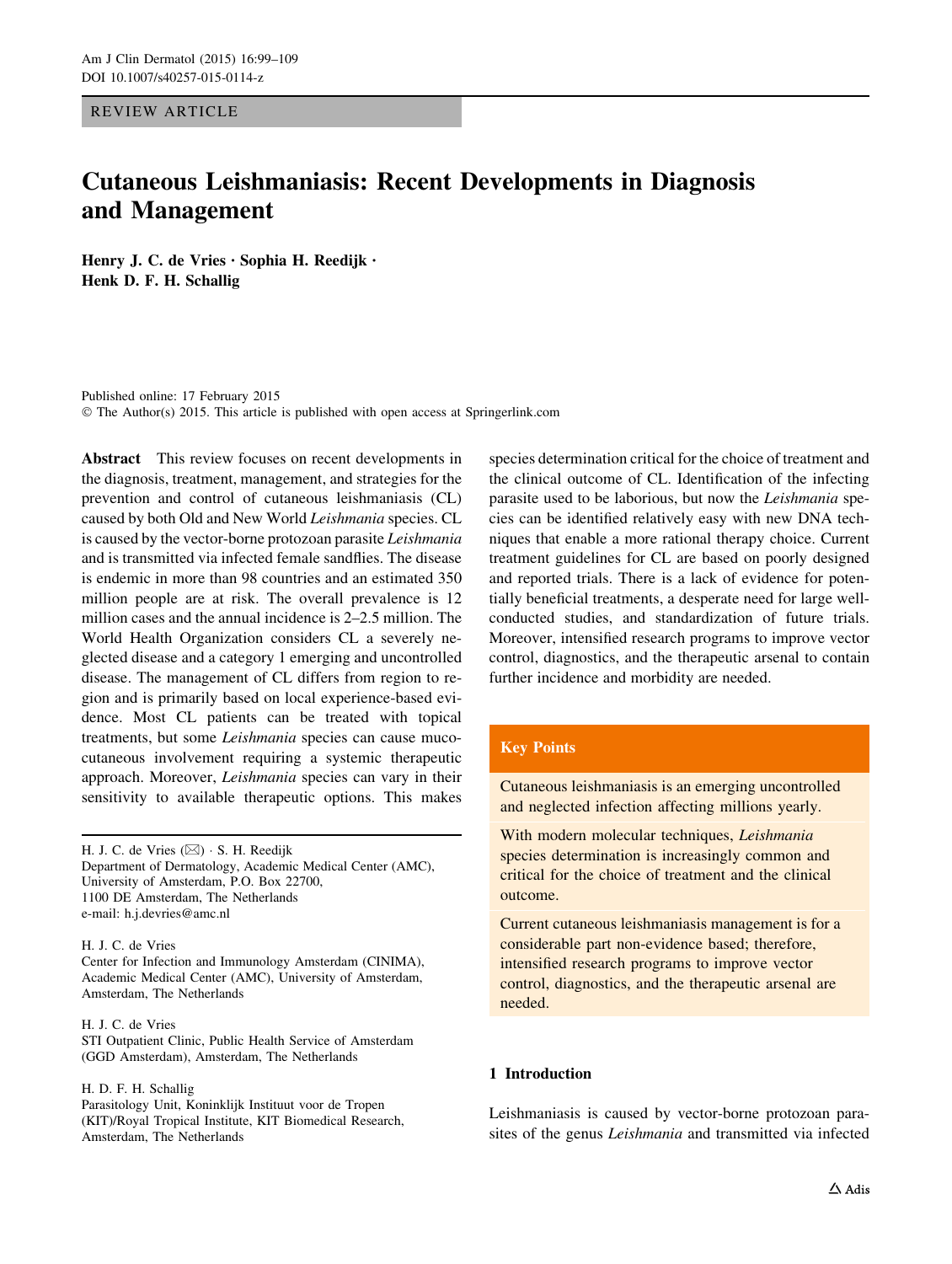female sandflies (Phlebotomus and Lutzomyia). The disease is endemic in more than 98 countries and an estimated 350 million people are at risk. The overall prevalence is 12 million cases and the annual incidence is 2–2.5 million cases. In most countries, the incidence numbers are probably underestimated because cases are not recognized and reporting is not mandatory [[1\]](#page-7-0).

Depending on the infecting species, an infection with Leishmania parasites can give rise to three clinical manifestations. The first is localized cutaneous leishmaniasis (CL) with single to multiple skin ulcers, satellite lesions, or nodular lymphangitis. The second is CL with mucosal involvement (MCL) and the third is systemic visceral leishmaniasis (VL) with involvement of internal organs, such as the liver, spleen, and bone marrow, which is lethal if not appropriately treated [[2](#page-7-0)].

CL is worldwide the most prevalent clinical form of leishmaniasis, and 90 % of all CL cases occur in only seven countries: Afghanistan, Algeria, Brazil, Iran, Peru, Saudi Arabia, and Syria [[3\]](#page-7-0). According to the Eurocentric world view, Leishmania parasites are divided into Old World species: L. (L.) major, L. infantum, and L. (L.) tropica (prevalent around the Mediterranean basin, the Middle East, the horn of Africa, and the Indian subcontinent), and New World species, such as L. (L.) amazonensis, L. (L.) chagasi, L. mexicana L, L. (V.) naiffi, L. (V.) braziliensis, and L. (V.) guyanensis (endemic in Middle and South America). Whereas most Old World species cause selflimiting ulcers in most cases, New World species cause a syndrome called American tegumentary leishmaniasis comprising CL plus a variety of other manifestations, such as MCL and the much rarer diffuse and disseminated cutaneous leishmaniasis (DCL) [\[4](#page-7-0)].

Apart from the variety of species-driven clinical manifestations, Leishmania species vary in sensitivity to available therapies [[5\]](#page-7-0). This makes species determination critical for the clinical outcome of leishmaniasis. In contrast to many other infectious diseases, identification of the infecting Leishmania parasite used to be laborious. Leishmania parasites can now be identified relatively easy with new DNA techniques.

Two recent Cochrane reviews on the current treatment for Old and New World CL conclude that most clinical treatment trials have been designed and reported poorly, resulting in a lack of evidence for potentially beneficial treatments  $[6, 7]$  $[6, 7]$  $[6, 7]$ . This can in part be attributed to the lack of financial incentive for pharmaceutical companies to invest in the development of drugs for a disease that is believed to primarily affect people that lack financial resources. Moreover, drug trials for CL are challenging because the disease mainly occurs in remote areas; as a result, proper follow-up is problematic and many studies have been affected by a considerable number of loss to follow-up events. There is a desperate need for large wellconducted studies that evaluate long-term effects of current therapies, and it is suggested that an international platform should be created to improve the quality and standardization of future trials to inform clinical practice.

On World Health Day 2014, the World Health Organization (WHO) highlighted the serious and increasing threat of vector-borne diseases, including leishmaniasis, with the slogan ''Small bite, big threat'' [[8\]](#page-7-0). As a category 1 emerging and uncontrolled disease, leishmaniasis is considered a severely neglected disease and intensified research programs to improve vector control, diagnostics, and the therapeutic arsenal to contain further incidence and morbidity are needed. In this review, we focus on recent developments in the diagnosis, treatment, prevention, and strategies for the management and control of CL caused by both Old and New World species.

We performed a literature search for articles in PubMed published between 2012/01/01 and 2014/10/31 and filtered on the mesh terms humans and cutaneous leishmaniasis or cutaneous leishmania. The following publication languages were included: English, French, Spanish, and Portuguese. The search was narrowed down by using the following items: prevention or control or therapy/narrow[filter] or diagnosis/broad[filter] or clinical trial[ptyp] or classical article[ptyp] or comparative study[ptyp] or clinical trial, phase i[ptyp] or clinical trial, phase ii[ptyp] or clinical trial, phase iii[ptyp] or clinical trial, phase iv[ptyp] or controlled clinical trial[ptyp] or evaluation studies[ptyp] or guideline[ptyp] or multicenter study[ptyp] or review[ptyp] or practice guideline[ptyp] or randomized controlled trial[ptyp] or systematic[sb] or validation studies[ptyp].

#### 2 Laboratory Diagnosis

The diagnosis of CL is based on clinical features (supported by epidemiologic data) and laboratory testing. Numerous diagnostic methods have been described with a huge variation in diagnostic accuracy, including direct parasitologic examination (microscopy, histopathology, and parasite culture) and/or indirect testing with serology and molecular diagnostics [\[9](#page-7-0)]. The selection of the diagnostic test employed often depends on the available infrastructure and resources of the diagnostic facility and not on diagnostic accuracy. Here, we selected only general employed diagnostic methodologies for discussion.

2.1 Direct Microscopy, Histopathology, and Culture

Parasitologic diagnosis is still considered the gold standard in leishmaniasis diagnosis because of its high specificity. This is typically undertaken by histopathologic examination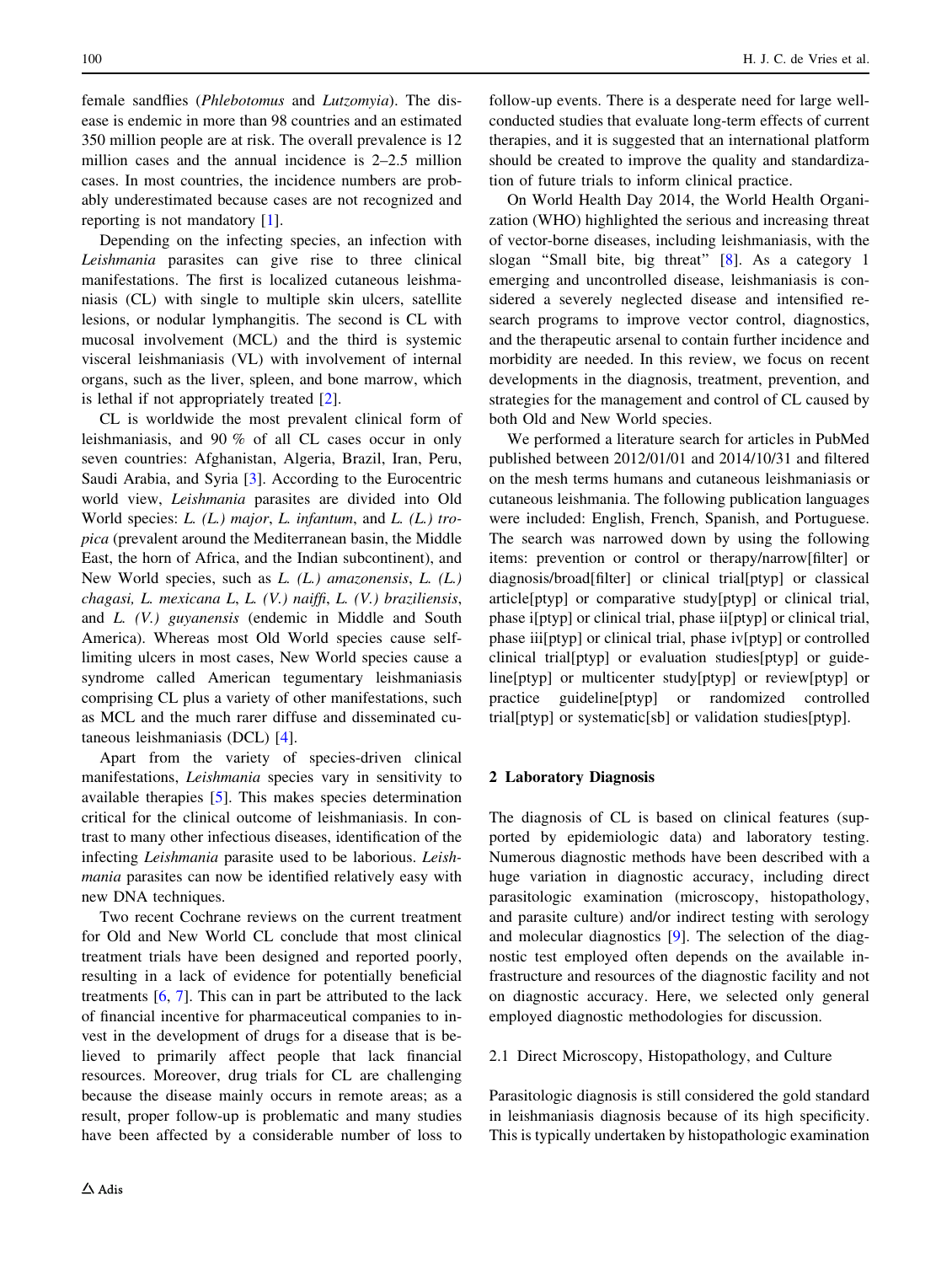of fixed tissue or parasite in vitro culture from material from suspected lesions. Microscopical diagnosis of CL is performed by the direct identification of amastigotes in Giemsa-stained lesion smears of biopsies, scrapings, or impression smears. Amastigotes appear as round or oval bodies, about 2–4  $\mu$ m in diameter, with characteristic nuclei and kinetoplasts (Fig. 1). The material from the ulcer margin usually has the highest yield. A comparative study between widely used scraping smears and fine needle aspiration cytology found a significant difference between the two methods in favor of fine needle aspiration in the detection of amastigotes and microgranuloma, slide background, and patient comfort [[10\]](#page-7-0). A simplified collection method is the press-imprint-smear (PIS). When compared with histopathology for the diagnosis of CL, PIS was positive in 85.3 % in study cases suspected of CL, and histopathology was only positive in 44 %. PIS is considered a rapid and relatively sensitive method for the diagnosis of CL [\[11](#page-7-0)].

Parasite culture in tubes containing Novy-MacNeal-Nicolle medium from suspected lesions is difficult, requires significant technical expertise, is prone to contamination, and is time consuming [\[12\]](#page-8-0). The sensitivity of culture tends to be low and highly variable [\[13](#page-8-0)]. Recently developed mini- and micro-culture technologies have the advantage of being less costly because of the smaller volume of culture medium required, easier to use, and more sensitive, even when the parasite burden is low [\[12](#page-8-0)]. A disadvantage of micro-culture is that this technology does not allow for further species determination. In a recent study, the performance of micro-culture was assessed on 273 subjects who fulfilled the criteria for CL. Sensitivity and specificity for micro-culture were 98.4 % (95 % CI = 96.1–99.1 %) and 100.0 %, respectively [[14\]](#page-8-0). Additional advantages of



Fig. 1 Leismaniasis amastigotes. In the skin, amastigotes appear as intracellular round or oval bodies, about 2–4  $\mu$ m in diameter, with characteristic nuclei and kinetoplasts

this method are simplicity and the fact that diagnostic samples are retrieved by a needle-free method.

#### 2.2 Imunologic Diagnostic Methods

Current serologic tests for CL are mainly based on formats such as indirect fluorescent antibody, enzyme-linked immunosorbent assay (ELISA), western blot, lateral flow assay, and direct agglutination test. However, these formats are not widely employed for the diagnosis of CL, because of the poor humoral response provoked by the infection and the consequential low sensitivity [\[9](#page-7-0), [15\]](#page-8-0).

Furthermore, most currently available serologic tests are preliminary based on either a total parasite lysate or whole promastigote yielding in aspecific reactions. Recent developments suggest that incorporation of specific purified antigen preparations or recombinant Leishmania antigens for serologic diagnosis would increase the operational characteristics of these tests. This is following the success of the rK39 antigen for the sero-diagnosis of VL [[16\]](#page-8-0). Heat shock proteins (HSPs), and in particular HSP83, have appeared as potential candidates. An ELISA based on recombinant HSP83 has shown good performance in the diagnosis of CL, next to ML and VL, compared with an ELISA-based crude L. major antigen in terms of sensitivity and specificity. Furthermore, using a chemiluminescent ELISA to measure levels of anti-a-galactosyl antibodies in human sera, it was found that individuals infected with either L. tropica or L. major had significantly elevated levels (up to 9-fold higher) of anti-a-Gal IgG compared with healthy control individuals [\[17](#page-8-0)]. In addition, the assay had higher sensitivity than microscopy analysis. Interestingly, up to 2 years following confirmed CL cure, individuals had 28-fold higher levels of anti-a-Gal IgG compared with healthy volunteers. Monitoring levels of anti-a-Gal antibodies is proposed as both a diagnostic tool and as a biomarker of a cure of Old World CL [\[17](#page-8-0)].

An innovative diagnostic test that is currently under evaluation is the CL Detect<sup>TM</sup> Rapid Test, which is a qualitative membrane-based immunoassay for the detection of all clinically relevant species of the genus Leishmania that cause CL in skin samples. The test is currently being evaluated ([http://clinicaltrials.gov/show/NCT01865032\)](http://clinicaltrials.gov/show/NCT01865032).

## 2.3 Leishmania Skin Test

The Leishmania intradermal skin test (LST) or Montenegro skin test (MST) is a marker of cellular immune response and occasionally used in CL diagnosis (e.g., in epidemiologic surveys and vaccine studies) because of its simple use and because of its high sensitivity of 86.4 % up to 100 % [[18\]](#page-8-0). Delayed-type hypersensitivity skin reactions to LST  $\geq$ 5 mm are considered positive and  $\lt$ 5 mm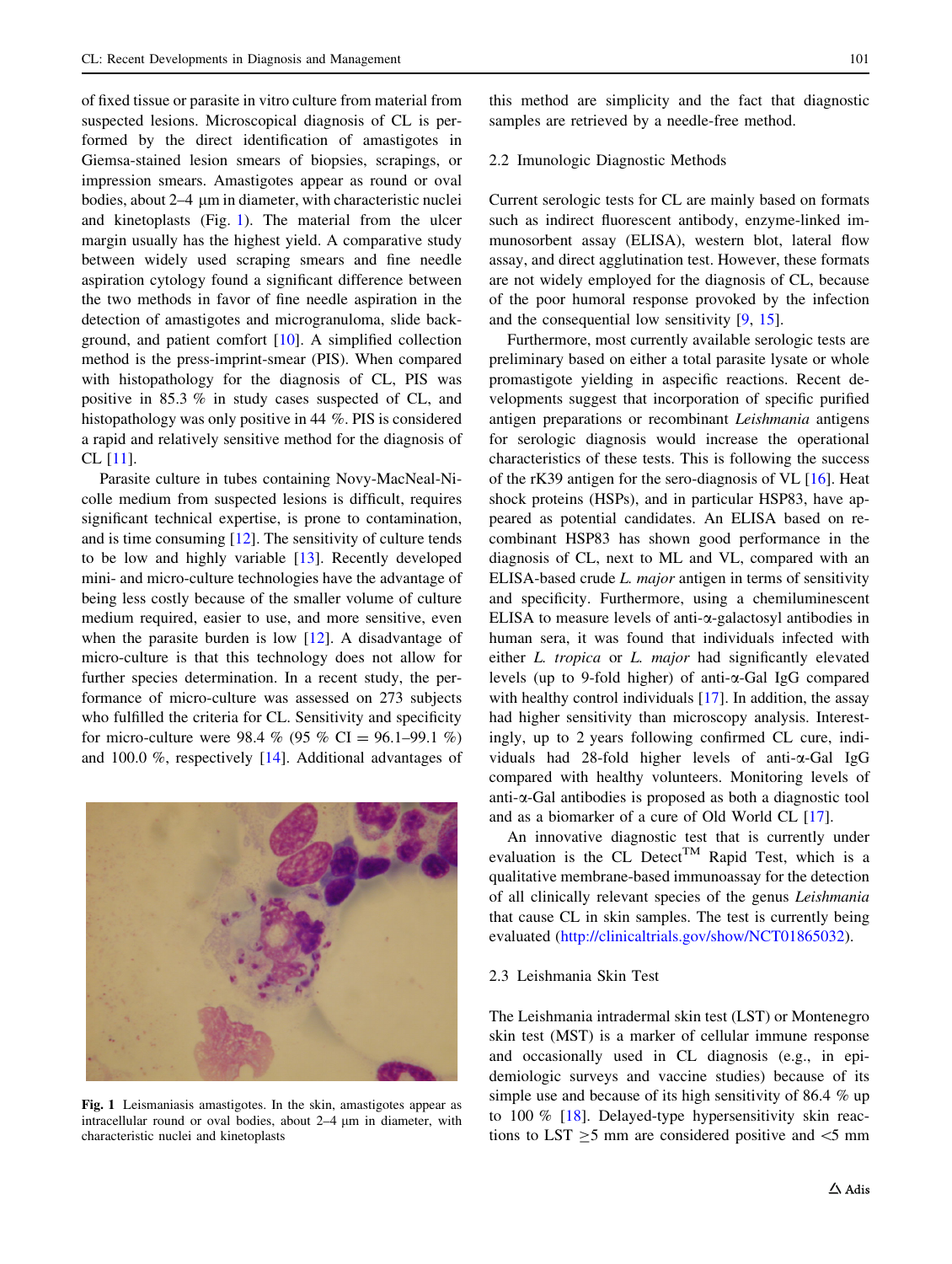are considered negative. Patients with negative LST and diagnostic confirmation by other tests are more prone to relapse or treatment failure [[18,](#page-8-0) [19](#page-8-0)]. The main disadvantages of the LST or MST are that it requires culture facilities to produce the MST antigen, that different antigen preparations impact test sensitivity, and that the test does not distinguish between past and present infections [[20\]](#page-8-0).

There is evidence that when LST data are supported with information on the production of antigen-specific interferon- $\gamma$  (IFN- $\gamma$ ), this could better assist in determining whether a suspected case has been exposed to a Leishmania infection [\[21](#page-8-0)]. In contrast, it is reported that the LST is significantly more sensitive than IFN- $\gamma$  levels in persons who have been cured of CL [[22\]](#page-8-0).

## 2.4 Nucleic Acid Amplification Tests

## 2.4.1 Polymerase Chain Reaction (PCR)

Many molecular diagnostic tests have been developed for the diagnosis of CL, as these are assumed to have better sensitivity and specificity than traditional diagnostic methods and allow the use of less invasive sampling for diagnosis [[23,](#page-8-0) [24\]](#page-8-0). In particular PCR, either as a single test or in a nested format or as a quantitative assay, has been widely exploited. Numerous tests targeting many different gene sequences have been developed over the last decades, with the ribosomal DNA internal transcribed spacer 1 sequence [\[25–27](#page-8-0)], or sequences within the kinetoplast DNA of Leishmania genus as the main targets [\[28](#page-8-0), [29](#page-8-0)]. Next to this, several other PCR-like assays, such as a high-tech fluorescence resonance energy transfer based on a real-time assay [\[23](#page-8-0), [30](#page-8-0)], or assays based on HSP70 or tryparedoxin peroxidase gene targets [[31,](#page-8-0) [32](#page-8-0)] amongst many others, are under evaluation.

As there are no defined general accepted protocols and almost each laboratory applies its own in-house method, a head-to-head comparison of the different PCR methods needs to be undertaken. In particular, studies addressing inter-laboratory comparisons are scarce and the initiative by Cruz and co-workers [\[24](#page-8-0)] who proposed a protocol for inter-laboratory comparisons of conventional and real-time PCR methods should be taken on.

## 2.4.2 Isothermal Platforms

PCR requires adequate infrastructure and technically skilled operators, making tests based on this platform less suitable for resource-restricted laboratories in disease-endemic countries. In an attempt to partly circumvent these requirements, isothermal diagnostic platforms have been developed in recent years. Nucleic acid sequence-based amplification, an isothermal reaction targeting parasite RNA, has been developed for leishmaniasis [\[33\]](#page-8-0). Oligochromatography for post-amplification analysis further circumvents the use of complex equipment while preserving appropriate diagnostic performance characteristics [[21,](#page-8-0) [34](#page-8-0), [35\]](#page-8-0).

A further development in isothermal molecular diagnostics is loop-mediated isothermal reaction (LAMP), which is performed at 60 and 65 $\degree$ C, uses only one enzyme (Bst DNA polymerase) for amplification, and is able to produce large amounts of DNA within 30–60 min. Importantly, the specificity of the reaction is high because it uses six primers and the end product can be visualized directly using simple detection methods [[36\]](#page-8-0).

The initial LAMP test for CL was a generic reverse transcriptase (RT-)LAMP, targeting the conserved region of the 18S ribosomal RNA gene. Amplification was visualized by the pre-amplification addition of fluorescent detection reagent and a simple ultraviolet lamp. By using a reverse-transcriptase step, the system detected infections between 10 and 100 parasites per mL and the sensitivity of RT-LAMP for CL patients was 98  $\%$  [[36\]](#page-8-0). Different research groups further developed this technology for various applications [\[37–39](#page-8-0)].

The application of LAMP on boiled swab samples is an interesting advance to develop a simple and rapid (pointof-care) diagnostic method for CL [\[40](#page-9-0), [41\]](#page-9-0). This approach has the potential advantages of using LAMP as a molecular diagnostic test in endemic regions where medical resources are limited.

### 2.4.3 Sampling for Molecular Biology

Non-invasive sampling for Leishmania detection is essential for quick and affordable diagnosis. However, a significant variation in clinical accuracy of molecular diagnostic methods for CL is commonly observed, depending on the sample source, the method of DNA recovery, and the molecular test, and only a few attempts have been made to compare these variables [\[42](#page-9-0)]. Adams and co-workers evaluated two swab and aspirate samples from lesions of patients with suspected CL alongside standard diagnosis by microscopic detection of amastigotes or culture of parasites from lesion material. Swab sampling, which is painless and simple to perform, combined with Qiagen $^{\circledR}$  DNA extraction proved the most efficient, sensitive, and specific recovery method for Leishmania DNA [\[42](#page-9-0)].

Flinders Technology Associates ( $fTA^{\circledR}$ ) cards (Whatman filter paper cards) have also been successfully used to collect samples, including DNA specimens for PCR analysis. This method is minimally invasive for patients, easy to handle for medical personnel, and can easily be transported for analysis [[43,](#page-9-0) [44\]](#page-9-0).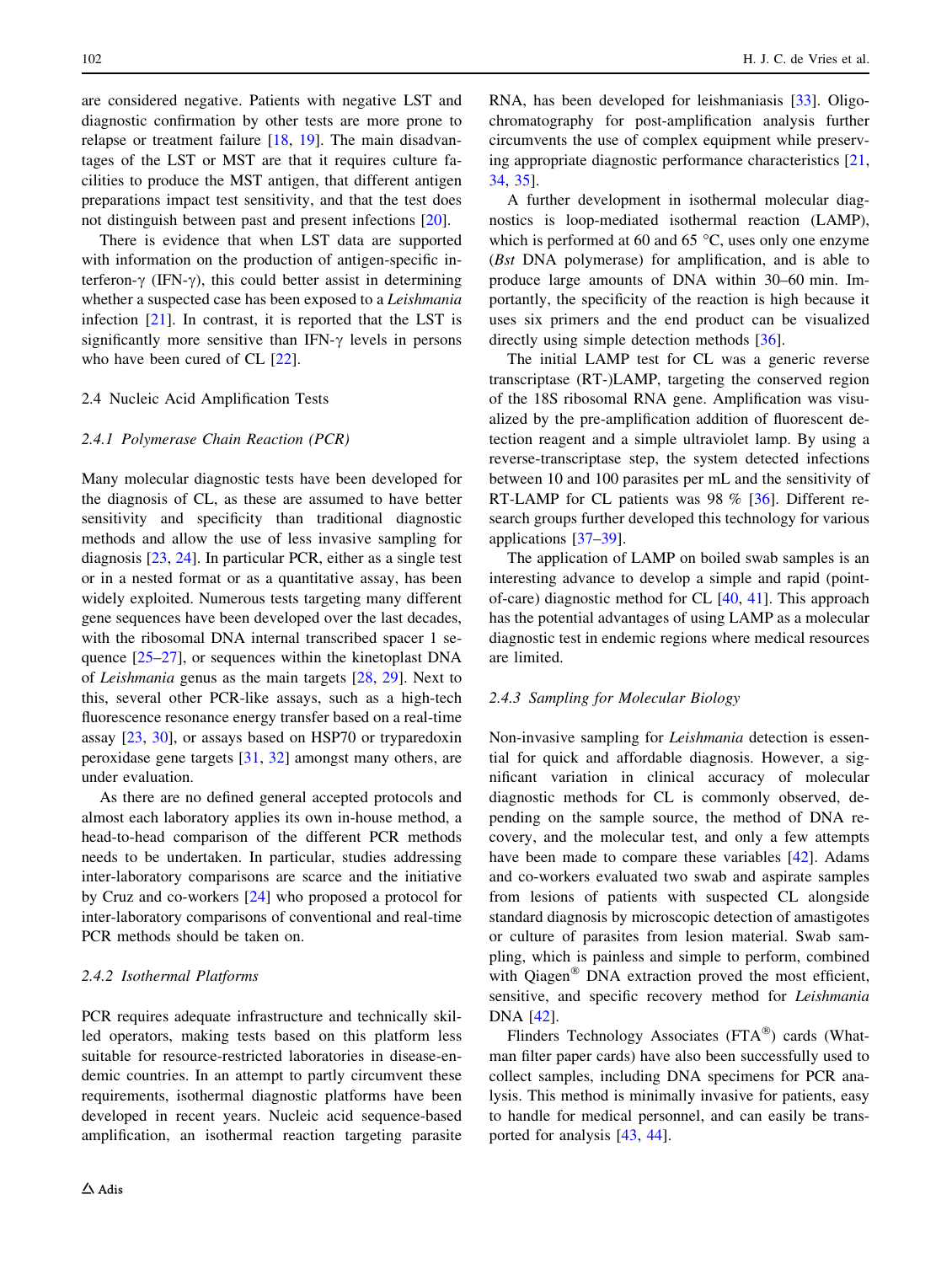Recently, other body samples, such as conjunctival swabs, are being considered as a source for CL tests but will require further research [\[45](#page-9-0), [46](#page-9-0)].

## 2.5 Species Determination

Under a light microscope, all Leishmania species are morphologically undistinguishable from each other, yet species or strain identification is very relevant for patient management (see next paragraph) [\[5](#page-7-0), [47\]](#page-9-0). For several decades, isoenzyme analysis of Leishmania has been used for strain typing and this has allowed the construction of phylogenetic classifications [[48\]](#page-9-0), and even the differentiation between antroponotic and zoonotic variants within a single species [\[49](#page-9-0)]. This methodology is based on variation in the electrophoretic mobility of enzymes isolated from Leishmania parasites. Strains are consigned to various zymodemes. This highly specialized method is performed in a few reference laboratories only, because it is costly, time consuming, and requires large quantities of cultured promastigotes [\[50](#page-9-0)]. Therefore, alternative typing methods are being developed, in particular, based on genetic characteristics of the parasite. PCR-based methods in combination with restriction fragment length polymorphism analysis or sequencing enable correct species discrimination. Over the last decade, several gene targets have been identified for this purpose. A widely employed target is the mini-exon gene, which is involved in the trans-splicing process of nuclear messenger RNA, and is present as 100–200 tandem repeated copies per nuclear genome. Each repeat consists of three major parts that make the mini-exon an excellent genotyping marker [\[51](#page-9-0)]. Marfurt and coworkers [[51,](#page-9-0) [52\]](#page-9-0) have developed a widely used typing technology comprising a PCR assay amplifying all the mini-exon sequences in a single reaction using universal primers, allowing preliminary discrimination between the major complexes (i.e., Old World Leishmania, New World Leishmania, and New World Viannia complexes) as a result of the variability in sizes of the amplification products. The mini-exon PCR-RFLP (Restriction Fragment Length Polymorphism) genotyping scheme was validated with cultured WHO reference strains of Leishmania and cultured isolates from patients [[51,](#page-9-0) [52](#page-9-0)]. This methodology is now widely employed as a highresolution, sensitive, and specific tool that can identify all clinically relevant Leishmania species [[5,](#page-7-0) [53–55](#page-9-0)].

Alternative candidate genes for typing are HSP70, hexokinase, and phosphoglucomutase genes for several Old World species [[50\]](#page-9-0) and HSP70 gene regions for New World species [\[56](#page-9-0), [57](#page-9-0)]. HSP70-based species identification tools are potentially globally applicable in different clinical and sampling contexts, and they could become the reference method for identification of Leishmania species in clinical specimens [\[58](#page-9-0)].

#### 3 Species-Based Clinical Management

In many low-resource settings, CL is diagnosed without laboratory confirmation tests, and a probable CL case has to be identified based solely on the patient history and physical examination. Risk factors for CL to be addressed during history taking are: young age, professions involving farming, hunting, military, and mining activities (Fig. 2), denying the use of bed nets, exposure in rural, sub-urban, or deforested sites (Fig. [3\)](#page-5-0), presence of pets and cattle, travel (immunologically naïve cases entering a CL-endemic area such as tourists and labor migrants are more often affected), and the season of exposure (rainy seasons and El Niño are associated with CL)  $[59-63]$ . Physical signs suspected for CL are crustaceous ulcerative lesions on unexposed areas such as the extremities and face, the presence of satellite lesions (Fig. [4](#page-5-0)), and/or lymphangitis (Fig. [5\)](#page-5-0). In the case of MCL, the involvement of mucosal tissue in the ear, nose, and throat tract should be excluded.

A more definite diagnosis to base further clinical management on can be made with non-specific diagnostic tests (e.g., light microscopy). These tests do not allow for species identification and Leishmania species vary in their sensitivity to available drugs [\[64](#page-9-0)]. If one species is dominating an endemic geographic region, the preferred treatment can be based on local (trial- and error-based) experience. However, geographically driven treatment is



Fig. 2 Gold mining in West Suriname. A gold digger (garimpeiros) at work in a highly leishmaniasis-endemic area, Benzdorp, district Sipaliwini, in Suriname. Miners are a well-known risk group for cutaneous leishmaniasis. Collection Ramdas (2010)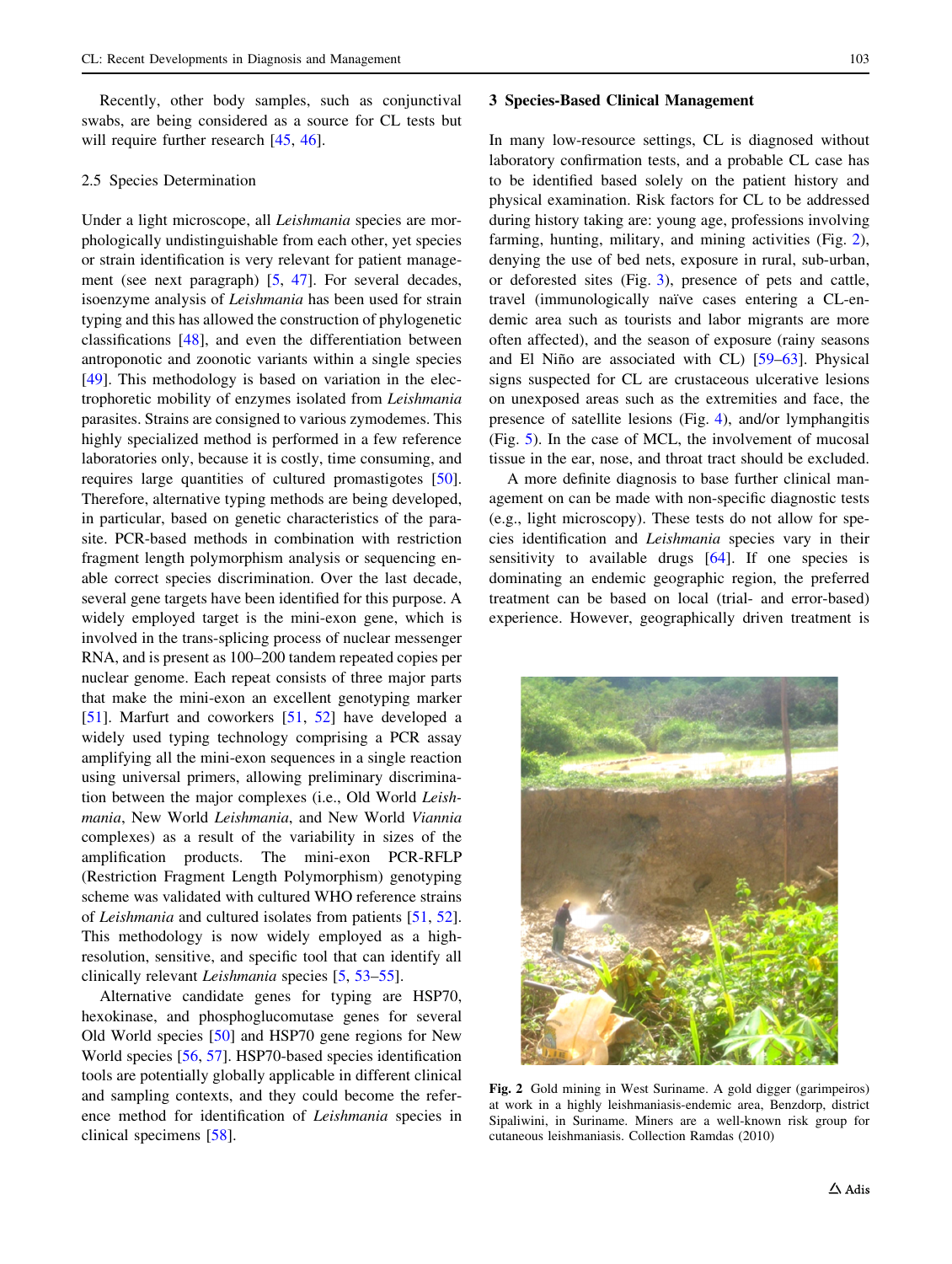<span id="page-5-0"></span>



Fig. 3 Deforestation in Godo-olo, district Sipaliwini (Suriname). Human interference can cause leishmaniasis outbreaks owing to the disruption of the natural reservoir-vector transmission cycle of Leismania parasites and the introduction of an immune naïve labor force in the deforested area. Collection Ramdas (2009)



Fig. 4 Satellite lesions in cutaneous leishmaniasis. Local dissemination of Leishmania parasites from the primary lesion into the surrounding skin can give rise to satellite lesions. Collection Dr. Hu, Dermatological Service, Paramaribo, Suriname

inadequate in many endemic regions where multiple Leishmania species prevail, of which each require a different therapy. For example, in many settings in Middle and South America, species causing both CL and MCL are endemic in the same regions [\[65–67](#page-9-0)]. Because leishmaniasis manifestations require different management (see next paragraph), it is important to know which species is involved for the best treatment outcome, with the least side effects and late complications [[68,](#page-9-0) [69](#page-10-0)].

For appropriate and effective clinical management, it is important that cheap and reliable species-specific diagnostic tests become available, especially in cases where treatment failure arises. In low-resource settings where healthcare infrastructure is sparse, rapid diagnostics are also critical to deliver timely treatment (preferably at the first consultation), thus preventing loss to follow-up due to required return visits. CL species-specific driven



Fig. 5 Lymphangitis in cutaneous leishmaniasis. Loco-regional dissemination of Leishmania parasites via lymphatics can cause lymphangitis (also known as sporotrichoid dissemination, after the similar clinical picture seen in deep fungal infections). Collection Dr. Hu, Dermatological Service, Paramaribo, Suriname

management is also important in non-endemic settings where travelers with CL are seen, especially if different endemic areas have been visited and the causative species is unclear [\[5](#page-7-0), [61](#page-9-0)].

Species determination is also important for clinical trials because the outcome is affected by the species infecting the participants. A Cochrane review on the treatment of New World CL found that 4 out of 38 trials failed to mention the causative parasite [\[70](#page-10-0)]. Six trials mentioned the endemic nature of the parasite in the area and therefore assumed that the specific parasite strain was the species causing the development of the disease. Another two trials accepted that the parasites species were the same as in previous studies, and only 26 studies confirmed the causative species.

## 4 Treatment

In the majority of cases, CL is a self-healing disease. Nonetheless, nodular lymphangitis and MCL can lead to disabling and atrocious tissue destruction. Full recovery can take months to years, and this period can be characterized by function impairment, susceptibility to secondary infection, and the development of disfiguring permanent scars. Because little evidence-based data are available, most therapy options have to rely on expert opinions [[5\]](#page-7-0). In many settings where species identification is unavailable,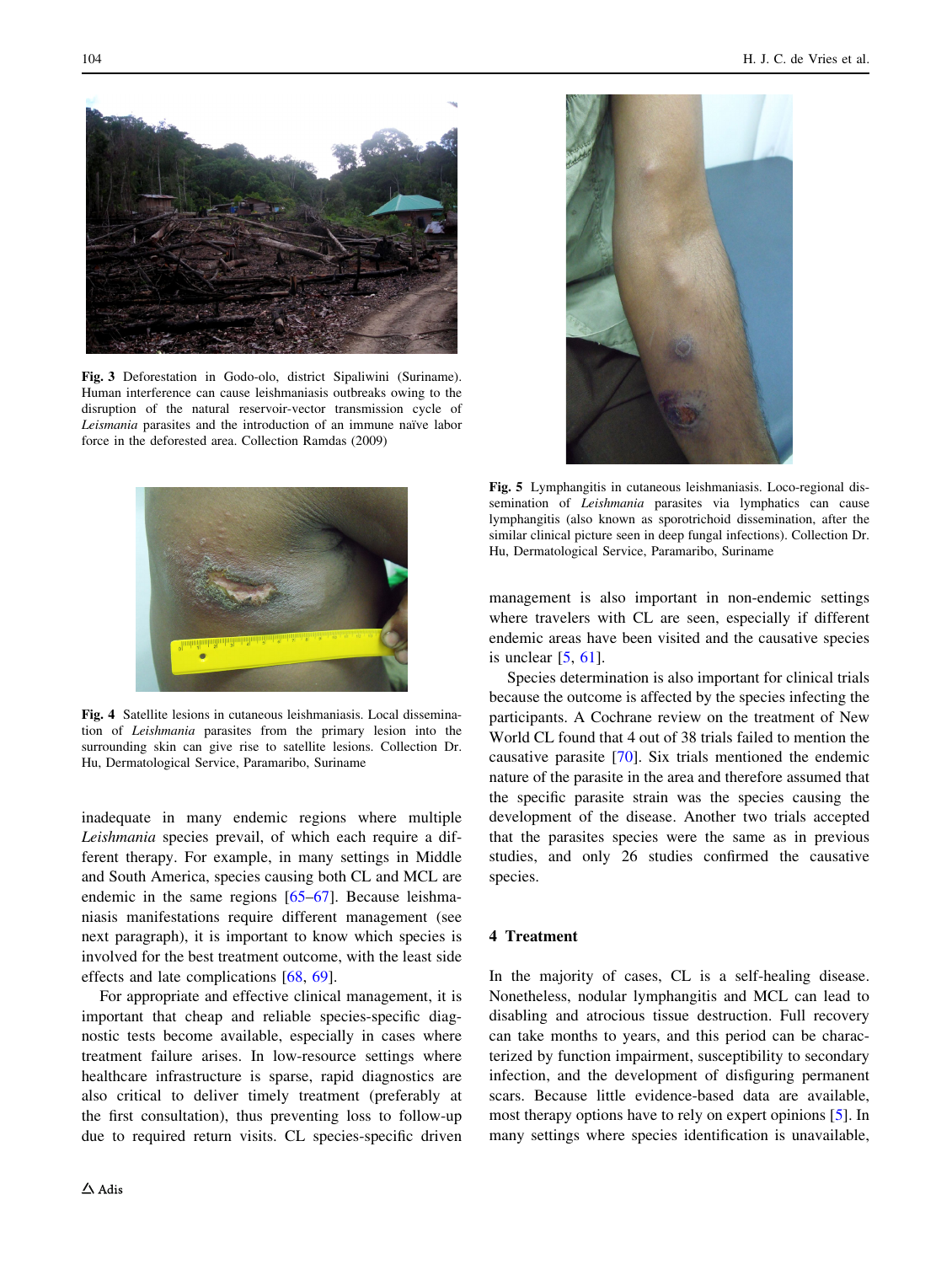the mode of therapy is mainly based on local expertise only. Most of the currently available therapeutic options are associated with significant toxicity and side effects. Therefore, a risk-benefit assessment must be made by an experienced clinician for each CL patient, and, in mild and indolent cases, a wait-and-see policy can sometimes be the best advisable option. Moreover, drug resistance is an emerging problem in the control of CL [\[64](#page-9-0)].

Several treatment options for CL are available. Pentavalent antimonals (sodium stibogluconate, Pentostam<sup>®</sup> or meglumine antimoniate. Glucantime<sup>®</sup>) remain the firstchoice treatment for CL in most countries. Alternative treatment regimens include miltefosine, pentamidine isethionate, amphotericin B, antifungal agents (e.g., ketoconazole, fluconazole, itraconazol), paromomycine, granulocyte macrophage colony-stimulating factor, and heat therapy or cryotherapy [[6,](#page-7-0) [70](#page-10-0)].

## 4.1 Treatment of Old World CL

In cases of a few (less than five) lesions, local therapy is preferred [[5\]](#page-7-0). Local treatment combining intralesional antimony and cryotherapy proved more effective than antimony or cryotherapy alone, although as monotherapies, both also show high cure rates [\[71–73](#page-10-0)]. Heat therapy has also proven to be effective but requires special equipment [\[74](#page-10-0), [75](#page-10-0)]. Systemic treatment can be considered for multiple lesions, disfiguring facial lesions, or lesions at sites that make topical treatment less desirable. Systemic (oral) miltefosine treatment is a promising option for patients with multiple or complicated Old World CL (L. major) lesions [\[76](#page-10-0), [77](#page-10-0)].

#### 4.2 Treatment of New World CL

Like for Old World CL, local treatment is also a good option in the case of a limited number of lesions caused by New World strains that do not cause MCL like L. naiffi, L. chagasi, and L. mexicana [[78,](#page-10-0) [79](#page-10-0)]. When systemic treatment is needed for CL caused by L. mexicana, antimony is preferred because this strain shows resistance to miltefosine in in vitro and in vivo studies [[80,](#page-10-0) [81\]](#page-10-0). L. panamensis or L. amazonensis rarely cause MCL, suggesting that there is no need for systemic treatment in closely monitored cases [\[82](#page-10-0)]. Therefore, in uncomplicated CL cases caused by the latter strains, combination local therapy of antimony and cryotherapy is advised instead of systemic therapy [[5\]](#page-7-0). For single uncomplicated lesions caused by L. guyanensis, local therapy with antimony and cryotherapy can be considered, although MCL due to L. guyanensis is not as rare as formerly thought [\[83](#page-10-0)]. Systemic pentamidine is the treatment of choice for L. guyanensis lesions in Suriname and Guyana, but recent evidence from Manaus, Brazil, shows efficacy of only about 50–60 % [[84\]](#page-10-0). As a general advice in the case of New World CL, extensive follow-up to exclude treatment failure including MCL manifestations is advisable [[85,](#page-10-0) [86](#page-10-0)].

Because of the considerable risk of MCL, local therapy is not recommended for infections caused by L. braziliensis. Nevertheless, the dogma that L. braziliensis infection has to be treated systemically has been debated [\[70](#page-10-0), [82](#page-10-0)]. Systemic antimony is considered the gold standard treatment for L. braziliensis infections. Miltefosine shows comparable results, although treatment success shows geographic variations, possibly related to differences in parasite strains [[87–89\]](#page-10-0). Amphotericin B treatment shows at least equivalent results as antimony treatment but is considered an alternative treatment because of considerably more serious side effects and related costs [[90–92\]](#page-10-0).

Because no evidence of specific treatment is available, the proposed treatment of MCL caused by L. panamensis, L.amazonensis, and L. guyanensis is as for MCL due to L. braziliensis [\[5](#page-7-0)]. Two small studies on the combination of antimony and pentoxifylline showed high cure rates of MCL and can be considered in the case of treatment failures in patients previously treated with a single modality [\[93](#page-10-0), [94](#page-10-0)].

## 5 Prevention

Prevention is better than cure, both for the patient as well as the community at large. It is therefore an important tool in the control of CL. Primary prevention can be achieved by identifying risk groups and tackling known risk factors to prevent sandfly bites, such as farming, hunting, military, and mining activities without the protection of insecticides and clothing [\[59](#page-9-0), [95](#page-10-0)].

In CL-endemic areas, it is also important to minimize the risk of sandfly bites during night rest. Because sandflies are very small, bed nets with a maze three times smaller as compared with bed nets for the prevention of malaria are required. Moreover, bed nets should be impregnated with permethrin or another effective insect repellent to further reduce the chance of sandfly bites.

Intervention programs focused on the natural reservoir of Leishmania have also been tried but with mixed efficiency. One study on vaccinating dogs with a prophylactic vaccine found a significant reduction in the amount of Leishmania cases in humans [[95](#page-10-0)]. Impregnated dog collars and the treatment of dogs with insecticide drops have also shown a significant reduction in leishmaniasis disease burden. In contrast, in a large intervention campaign performed between 1988 till 1996 in Brazil, 150,000 Leishmania seropositive dogs were culled and over 1 million houses sprayed with insecticide, in an attempt to reduce the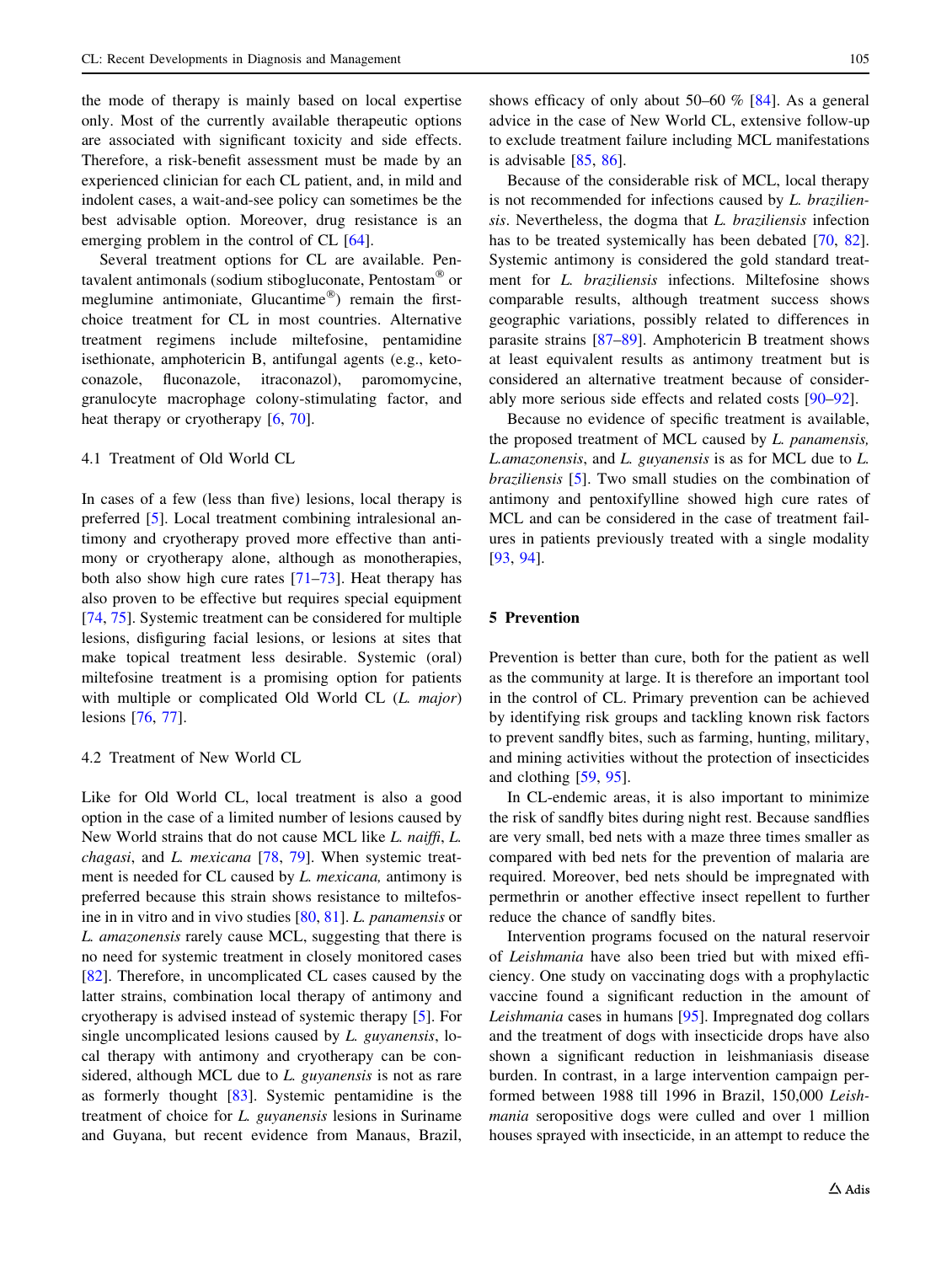<span id="page-7-0"></span>transmission of VL [[96\]](#page-10-0). Disappointingly, no evidence could be shown on the mortality and morbidity. All in all, sound evidence on the effectiveness of interventions targeted at reservoir-to-human transmission is lacking.

Education is in many cases a very cost-effective preventive measure [[62\]](#page-9-0). Informing populations in CL-endemic areas leads to a better uptake of preventive measures, lower risk behavior, and earlier help-seeking behavior, diagnosis, and treatment. A cost-effectiveness study conducted in Argentina estimated the gain of combined prevention strategies for CL-endemic areas, including the implementation of insecticide-impregnated clothing and curtains plus early CL diagnosis training programs for healthcare workers [\[97](#page-10-0)]. With the insecticide intervention only, 220.71 disability-adjusted life-years (DALYs) per 100,000 inhabitants could be prevented at a cost of US\$13,155.52 per DALY. The training program would not lower the prevalence of CL, but could prevent 170.63 DALYs per 100,000 inhabitants at a cost of only US\$156.46 per DALY averted. Both strategies would cost less than three times the gross domestic product per capita and can thus be considered cost efficient according to the criteria of the WHO.

## 5.1 Future Preventive Measures, Vaccination

Like many parasitic infections, CL has the ability to induce little immune stimulation through the continuous variation of antigenic epitopes and immunosuppressive mechanisms [\[98](#page-10-0)]. These immune-evasive characteristics impose a serious challenge on the development of an effective CL vaccine [\[99](#page-10-0)]. A naturally recovered CL induces life-long immunity against the species that caused the primary infection. This suggests that vaccination should somehow be possible and this has led to significant research efforts in this field. However, to date there are no human vaccines available for use in vaccination programs.

## 6 Conclusions

CL is emerging as, and threatens to become an uncontrollable disease. Most CL patients live in low- to middleincome countries where governments are faced with limited healthcare budgets and a large burden caused by other ailments such as malaria, tuberculosis, and HIV. As a result, little research is dedicated to the diagnosis, management, and control of CL.

Current CL treatment guidelines are based on poorly designed and ill-reported trials. Leishmania species can now be identified relatively easily with modern molecular techniques enabling a more rational therapy choice. However, there is a lack of evidence for potentially beneficial

treatments, and a desperate need for large well-conducted studies and the standardization of future trials. Moreover, pharmaceutical companies invest too little in the development of new treatment modalities for CL because they are afraid their expenses will not be returned by sufficient income in the future. Novel less toxic treatment modalities are required. Especially for children, therapeutic modalities that can be administered without painful injections are required. Intensified research programs to improve vector control and diagnostics, and provide efficient and safe vaccines to contain further incidence and morbidity of CL are urgently needed.

Conflict of interest Henry de Vries, Sophia Reedijk and Henk Schallig have no conflicts of interest that are directly relevant to the content of this review. No funding was received for the preparation of this manuscript.

Open Access This article is distributed under the terms of the Creative Commons Attribution Noncommercial License which permits any noncommercial use, distribution, and reproduction in any medium, provided the original author(s) and the source are credited.

## References

- 1. McGwire BS, Satoskar AR. Leishmaniasis: clinical syndromes and treatment. QJM. 2014;107(1):7–14. doi[:10.1093/qjmed/hct116](http://dx.doi.org/10.1093/qjmed/hct116).
- 2. Bailey MS, Lockwood DN. Cutaneous leishmaniasis. Clin Dermatol. 2007;25(2):203–11. doi[:10.1016/j.clindermatol.2006.05.](http://dx.doi.org/10.1016/j.clindermatol.2006.05.008) [008](http://dx.doi.org/10.1016/j.clindermatol.2006.05.008).
- 3. Hepburn NC. Cutaneous leishmaniasis: current and future management. Expert Rev Anti Infec Ther. 2003;1(4):563–70.
- 4. Martins AL, Barreto JA, Lauris JR, Martins AC. American tegumentary leishmaniasis: correlations among immunological, histopathological and clinical parameters. An Bras Dermatol. 2014;89(1):52–8. doi:[10.1590/abd1806-4841.20142226.](http://dx.doi.org/10.1590/abd1806-4841.20142226)
- 5. Hodiamont CJ, Kager PA, Bart A, de Vries HJ, van Thiel PP, Leenstra T, et al. Species-directed therapy for leishmaniasis in returning travellers: a comprehensive guide. PLoS Negl Trop Dis. 2014;8(5):e2832. doi[:10.1371/journal.pntd.0002832](http://dx.doi.org/10.1371/journal.pntd.0002832).
- 6. Gonzalez U. Cochrane reviews on neglected diseases: the case of cutaneous leishmaniasis. Cochrane Database Syst Rev. 2013;3: ED000055. doi:[10.1002/14651858.ED000055](http://dx.doi.org/10.1002/14651858.ED000055).
- 7. Reveiz L, Maia-Elkhoury AN, Nicholls RS, Romero GA, Yadon ZE. Interventions for American cutaneous and mucocutaneous leishmaniasis: a systematic review update. PloS One. 2013;8(4): e61843. doi:[10.1371/journal.pone.0061843](http://dx.doi.org/10.1371/journal.pone.0061843).
- 8. Savioli L, Velayudhan R. Small bite, big threat: World Health Day 2014. East Mediterr Health J, La revue de sante de la Mediterranee orientale, al-Majallah al-sihhiyah li-sharq almutawassit. 2014;20(4):217–218.
- 9. Goto H, Lindoso JA. Current diagnosis and treatment of cutaneous and mucocutaneous leishmaniasis. Expert Rev Anti Infect Ther. 2010;8(4):419–33. doi[:10.1586/eri.10.19](http://dx.doi.org/10.1586/eri.10.19).
- 10. Hosseinzadeh M, Omidifar N, Lohrasb MH. Use of fine needle aspiration cytology in the diagnosis of cutaneous leishmaniasis: a comparison with the conventional scraping method. Trop Doct. 2012;42(2):112–3. doi[:10.1258/td.2011.110420](http://dx.doi.org/10.1258/td.2011.110420).
- 11. Sousa AQ, Pompeu MM, Frutuoso MS, Lima JW, Tinel JM, Pearson RD. Press imprint smear: a rapid, simple, and cheap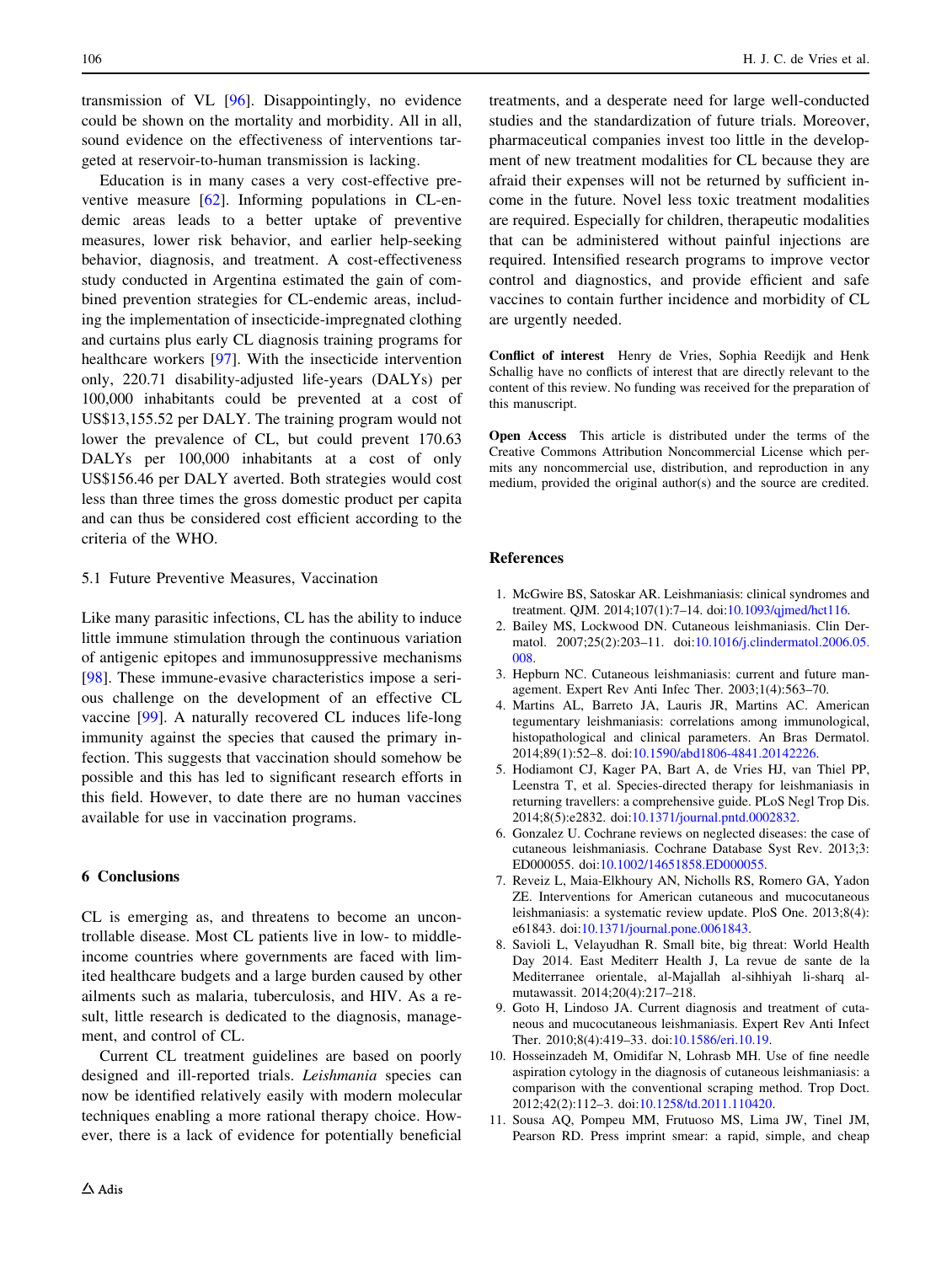<span id="page-8-0"></span>method for the diagnosis of cutaneous Leishmaniasis Caused by Leishmania (Viannia) braziliensis. Am J Trop Med Hyg. 2014;91(5):905–7. doi:[10.4269/ajtmh.14-0160.](http://dx.doi.org/10.4269/ajtmh.14-0160)

- 12. Boggild AK, Miranda-Verastegui C, Espinosa D, Arevalo J, Martinez-Medina D, Llanos-Cuentas A, et al. Optimization of microculture and evaluation of miniculture for the isolation of Leishmania parasites from cutaneous lesions in Peru. Am J Trop Med Hyg. 2008;79(6):847–52.
- 13. Faber WR, Oskam L, van Gool T, Kroon NC, Knegt-Junk KJ, Hofwegen H, et al. Value of diagnostic techniques for cutaneous leishmaniasis. J Am Acad Dermatol. 2003;49(1):70–4. doi:[10.](http://dx.doi.org/10.1067/mjd.2003.492) [1067/mjd.2003.492](http://dx.doi.org/10.1067/mjd.2003.492).
- 14. Pagheh A, Fakhar M, Mesgarian F, Gholami S, Ahmadpour E. An improved microculture method for diagnosis of cutaneous leishmaniasis. J Parasit Dis. 2014;38(4):347–51. doi:[10.1007/s12639-](http://dx.doi.org/10.1007/s12639-013-0316-3) [013-0316-3](http://dx.doi.org/10.1007/s12639-013-0316-3).
- 15. Kar K. Serodiagnosis of leishmaniasis. Crit Rev Microbiol. 1995;21(2):123–52. doi[:10.3109/10408419509113537](http://dx.doi.org/10.3109/10408419509113537).
- 16. Maia Z, Lirio M, Mistro S, Mendes CM, Mehta SR, Badaro R. Comparative study of rK39 Leishmania antigen for serodiagnosis of visceral leishmaniasis: systematic review with meta-analysis. PLoS Negl Trop Dis. 2012;6(1):e1484. doi:[10.1371/journal.pntd.](http://dx.doi.org/10.1371/journal.pntd.0001484) [0001484](http://dx.doi.org/10.1371/journal.pntd.0001484).
- 17. Al-Salem WS, Ferreira DM, Dyer NA, Alyamani EJ, Balghonaim SM, Al-Mehna AY, et al. Detection of high levels of anti-alphagalactosyl antibodies in sera of patients with Old World cutaneous leishmaniasis: a possible tool for diagnosis and biomarker for cure in an elimination setting. Parasitology. 2014;141(14): 1898–903. doi:[10.1017/S0031182014001607.](http://dx.doi.org/10.1017/S0031182014001607)
- 18. de Fátima Antonio L, Fagundes A, Oliveira RV, Pinto PG, Bedoya-Pacheco SJ, de Camargo Ferreira e Vasconcellos E, et al. Montenegro skin test and age of skin lesion as predictors of treatment failure in cutaneous leishmaniasis. Rev Inst Med Trop Sao Paulo. 2014;56(5):375–80. doi:[10.1590/S0036-46652014000500002](http://dx.doi.org/10.1590/S0036-46652014000500002)
- 19. Passos VM, Barreto SM, Romanha AJ, Krettli AU, Volpini AC, Lima e Costa MF. American cutaneous leishmaniasis: use of a skin test as a predictor of relapse after treatment. Bull World Health Organ. 2000;78(8):968–74.
- 20. Weigle KA, Valderrama L, Arias AL, Santrich C, Saravia NG. Leishmanin skin test standardization and evaluation of safety, dose, storage, longevity of reaction and sensitization. Am J Trop Med Hyg. 1991;44(3):260–71.
- 21. Schnorr D, Muniz AC, Passos S, Guimaraes LH, Lago EL, Bacellar O, et al. IFN-gamma production to leishmania antigen supplements the leishmania skin test in identifying exposure to L. braziliensis infection. PLoS Negl Trop Dis. 2012;6(12):e1947. doi:[10.1371/journal.pntd.0001947.](http://dx.doi.org/10.1371/journal.pntd.0001947)
- 22. Alimohammadian MH, Jones SL, Darabi H, Riazirad F, Ajdary S, Shabani A, et al. Assessment of interferon-gamma levels and leishmanin skin test results in persons recovered for leishmaniasis. Am J Trop Med Hyg. 2012;87(1):70–5. doi[:10.4269/](http://dx.doi.org/10.4269/ajtmh.2012.11-0479) [ajtmh.2012.11-0479](http://dx.doi.org/10.4269/ajtmh.2012.11-0479).
- 23. Reithinger R, Dujardin JC. Molecular diagnosis of leishmaniasis: current status and future applications. J Clin Microbiol. 2007;45(1):21–5. doi:[10.1128/JCM.02029-06.](http://dx.doi.org/10.1128/JCM.02029-06)
- 24. Cruz I, Millet A, Carrillo E, Chenik M, Salotra P, Verma S, et al. An approach for interlaboratory comparison of conventional and real-time PCR assays for diagnosis of human leishmaniasis. Exp Parasitol. 2013;134(3):281–9. doi[:10.1016/j.exppara.2013.03.026.](http://dx.doi.org/10.1016/j.exppara.2013.03.026)
- 25. Odiwuor SO, Saad AA, De Doncker S, Maes I, Laurent T, El Safi S, et al. Universal PCR assays for the differential detection of all Old World Leishmania species. Eur J Clin Microbio Infect Dis. 2011;30(2):209–18. doi[:10.1007/s10096-010-1071-3.](http://dx.doi.org/10.1007/s10096-010-1071-3)
- 26. Toz SO, Culha G, Zeyrek FY, Ertabaklar H, Alkan MZ, Vardarli AT, et al. A real-time ITS1-PCR based method in the diagnosis and species identification of Leishmania parasite from human and

dog clinical samples in Turkey. PLoS Negl Trop Dis. 2013;7(5): e2205. doi:[10.1371/journal.pntd.0002205.](http://dx.doi.org/10.1371/journal.pntd.0002205)

- 27. Monroy-Ostria A, Nasereddin A, Monteon VM, Guzman-Bracho C, Jaffe CL. ITS1 PCR-RFLP diagnosis and characterization of Leishmania in clinical samples and strains from cases of human cutaneous leishmaniasis in states of the Mexican Southeast. Interdiscip Perspect Infect Dis. 2014;2014:607287. doi[:10.1155/](http://dx.doi.org/10.1155/2014/607287) [2014/607287](http://dx.doi.org/10.1155/2014/607287).
- 28. Satow MM, Yamashiro-Kanashiro EH, Rocha MC, Oyafuso LK, Soler RC, Cotrim PC, et al. Applicability of kDNA-PCR for routine diagnosis of American tegumentary leishmaniasis in a tertiary reference hospital. Rev Inst Med Trop Sao Paulo. 2013;55(6):393–9. doi[:10.1590/S0036-46652013000600004](http://dx.doi.org/10.1590/S0036-46652013000600004).
- 29. Jara M, Adaui V, Valencia BM, Martinez D, Alba M, Castrillon C, et al. Real-time PCR assay for detection and quantification of Leishmania (Viannia) organisms in skin and mucosal lesions: exploratory study of parasite load and clinical parameters. J Clin Microbiol. 2013;51(6):1826–33. doi[:10.1128/JCM.00208-13](http://dx.doi.org/10.1128/JCM.00208-13).
- 30. Tsukayama P, Nunez JH, De Los Santos M, Soberon V, Lucas CM, Matlashewski G, et al. A FRET-based real-time PCR assay to identify the main causal agents of New World tegumentary leishmaniasis. PLoS Negl Trop Dis. 2013;7(1):e1956. doi:[10.](http://dx.doi.org/10.1371/journal.pntd.0001956) [1371/journal.pntd.0001956](http://dx.doi.org/10.1371/journal.pntd.0001956).
- 31. Van der Auwera G, Ravel C, Verweij JJ, Bart A, Schonian G, Felger I. Evaluation of four single-locus markers for Leishmania species discrimination by sequencing. J Clin Microbiol. 2014;52(4):1098–104. doi:[10.1128/JCM.02936-13.](http://dx.doi.org/10.1128/JCM.02936-13)
- 32. Khosravi S, Hejazi SH, Hashemzadeh M, Eslami G, Darani HY. Molecular diagnosis of Old World leishmaniasis: real-time PCR based on tryparedoxin peroxidase gene for the detection and identification of Leishmania spp. J Vector Borne Dis. 2012;49(1): 15–8.
- 33. Mugasa CM, Laurent T, Schoone GJ, Basiye FL, Saad AA, El Safi S, et al. Simplified molecular detection of Leishmania parasites in various clinical samples from patients with leishmaniasis. Parasit Vectors. 2010;3(1):13. doi:[10.1186/1756-3305-](http://dx.doi.org/10.1186/1756-3305-3-13) [3-13](http://dx.doi.org/10.1186/1756-3305-3-13).
- 34. Mugasa CM, Deborggraeve S, Schoone GJ, Laurent T, Leeflang MM, Ekangu RA, et al. Accordance and concordance of PCR and NASBA followed by oligochromatography for the molecular diagnosis of Trypanosoma brucei and Leishmania. Trop Med Intern Health TM IH. 2010;15(7):800–5. doi[:10.1111/j.1365-](http://dx.doi.org/10.1111/j.1365-3156.2010.02547.x) [3156.2010.02547.x](http://dx.doi.org/10.1111/j.1365-3156.2010.02547.x).
- 35. Saad AA, Ahmed NG, Osman OS, Al-Basheer AA, Hamad A, Deborggraeve S, et al. Diagnostic accuracy of the Leishmania OligoC-TesT and NASBA-oligochromatography for diagnosis of leishmaniasis in Sudan. PLoS Negl Trop Dis. 2010;4(8):e776. doi:[10.1371/journal.pntd.0000776.](http://dx.doi.org/10.1371/journal.pntd.0000776)
- 36. Adams ER, Schoone GJ, Ageed AF, Safi SE, Schallig HD. Development of a reverse transcriptase loop-mediated isothermal amplification (LAMP) assay for the sensitive detection of Leishmania parasites in clinical samples. Am J Trop Med Hyg. 2010;82(4):591–6. doi[:10.4269/ajtmh.2010.09-0369.](http://dx.doi.org/10.4269/ajtmh.2010.09-0369)
- 37. Nzelu CO, Gomez EA, Caceres AG, Sakurai T, Martini-Robles L, Uezato H, et al. Development of a loop-mediated isothermal amplification method for rapid mass-screening of sand flies for Leishmania infection. Acta Trop. 2014;132:1–6. doi:[10.1016/j.](http://dx.doi.org/10.1016/j.actatropica.2013.12.016) [actatropica.2013.12.016.](http://dx.doi.org/10.1016/j.actatropica.2013.12.016)
- 38. Karani M, Sotiriadou I, Plutzer J, Karanis P. Bench-scale experiments for the development of a unified loop-mediated isothermal amplification (LAMP) assay for the in vitro diagnosis of Leishmania species' promastigotes. Epidemiol Infect. 2014;142(8):1671–7. doi:[10.1017/S0950268813002677.](http://dx.doi.org/10.1017/S0950268813002677)
- 39. Verma S, Avishek K, Sharma V, Negi NS, Ramesh V, Salotra P. Application of loop-mediated isothermal amplification assay for the sensitive and rapid diagnosis of visceral leishmaniasis and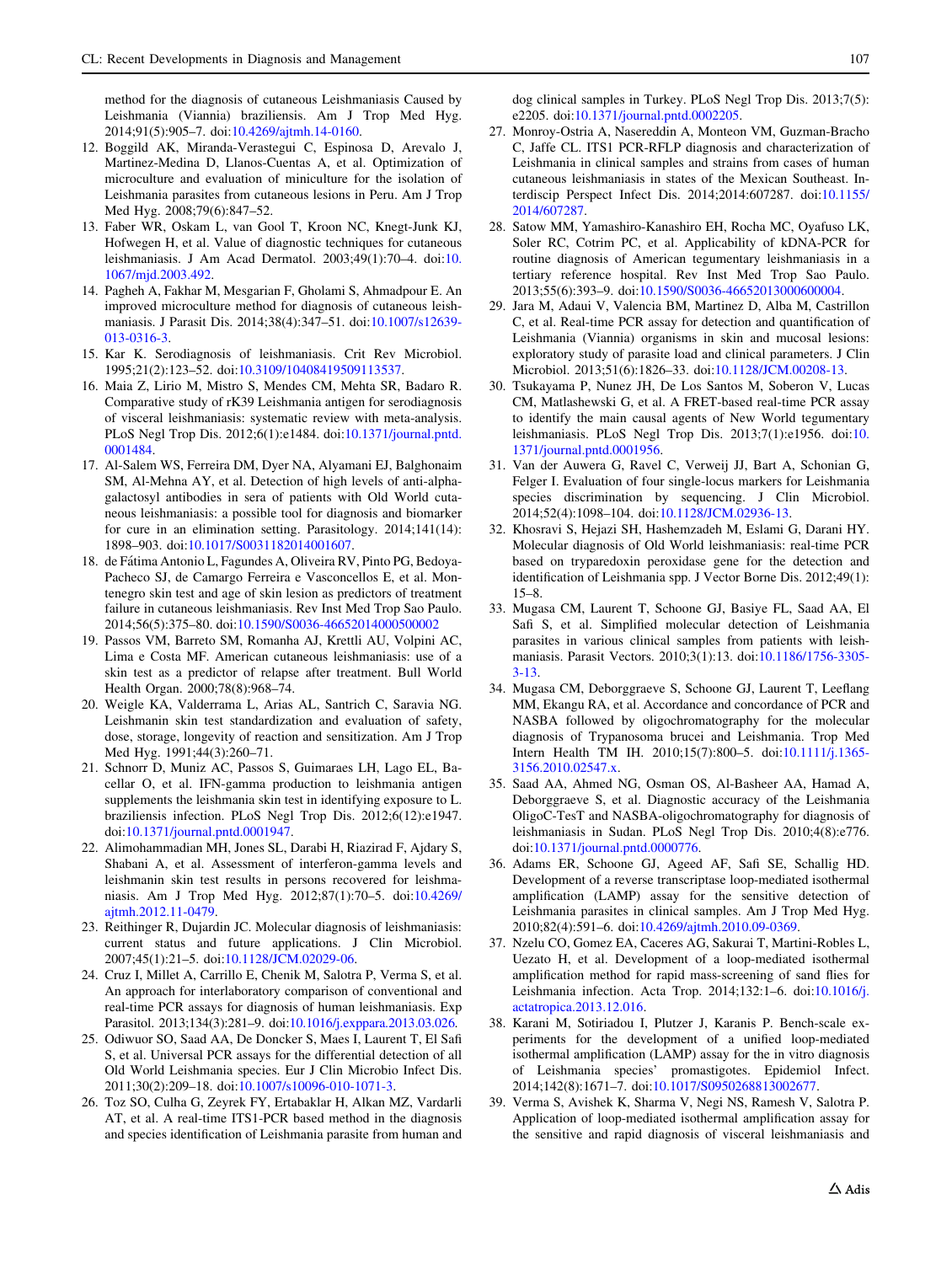<span id="page-9-0"></span>post-kala-azar dermal leishmaniasis. Diagn Microbiol Infect Dis. 2013;75(4):390–5. doi:[10.1016/j.diagmicrobio.2013.01.011](http://dx.doi.org/10.1016/j.diagmicrobio.2013.01.011).

- 40. Mikita K, Maeda T, Yoshikawa S, Ono T, Miyahira Y, Kawana A. The direct boil-LAMP method: a simple and rapid diagnostic method for cutaneous leishmaniasis. Parasitol Int. 2014;63(6): 785–9. doi:[10.1016/j.parint.2014.07.007.](http://dx.doi.org/10.1016/j.parint.2014.07.007)
- 41. Caliendo AM, Gilbert DN, Ginocchio CC, Hanson KE, May L, Quinn TC, et al. Better tests, better care: improved diagnostics for infectious diseases. Clin Infect Dis. 2013;57(Suppl 3):S139–70. doi:[10.1093/cid/cit578.](http://dx.doi.org/10.1093/cid/cit578)
- 42. Adams ER, Gomez MA, Scheske L, Rios R, Marquez R, Cossio A, et al. Sensitive diagnosis of cutaneous leishmaniasis by lesion swab sampling coupled to qPCR. Parasitology. 2014;141(14): 1891–7. doi[:10.1017/S0031182014001280.](http://dx.doi.org/10.1017/S0031182014001280)
- 43. Kato H, Caceres AG, Mimori T, Ishimaru Y, Sayed AS, Fujita M, et al. Use of FTA cards for direct sampling of patients' lesions in the ecological study of cutaneous leishmaniasis. J Clin Microbiol. 2010;48(10):3661–5. doi[:10.1128/JCM.00498-10](http://dx.doi.org/10.1128/JCM.00498-10).
- 44. Miranda A, Saldana A, Gonzalez K, Paz H, Santamaria G, Samudio F, et al. Evaluation of PCR for cutaneous leishmaniasis diagnosis and species identification using filter paper samples in Panama, Central America. Trans R Soc Trop Med Hyg. 2012;106(9):544–8. doi[:10.1016/j.trstmh.2012.05.005.](http://dx.doi.org/10.1016/j.trstmh.2012.05.005)
- 45. Di Muccio T, Veronesi F, Antognoni MT, Onofri A, Piergili Fioretti D, Gramiccia M. Diagnostic value of conjunctival swab sampling associated with nested PCR for different categories of dogs naturally exposed to Leishmania infantum infection. J Clin Microbiol. 2012;50(8):2651–9. doi[:10.1128/JCM.00558-12](http://dx.doi.org/10.1128/JCM.00558-12).
- 46. Ceccarelli M, Galluzzi L, Sisti D, Bianchi B, Magnani M. Application of qPCR in conjunctival swab samples for the evaluation of canine leishmaniasis in borderline cases or disease relapse and correlation with clinical parameters. Parasit Vectors. 2014;7(1):460. doi[:10.1186/PREACCEPT-1290570722137060.](http://dx.doi.org/10.1186/PREACCEPT-1290570722137060)
- 47. Wall EC, Watson J, Armstrong M, Chiodini PL, Lockwood DN. Epidemiology of imported cutaneous leishmaniasis at the Hospital for Tropical Diseases, London, United Kingdom: use of polymerase chain reaction to identify the species. Am J Trop Med Hyg. 2012;86(1):115–8. doi:[10.4269/ajtmh.2012.10-0558](http://dx.doi.org/10.4269/ajtmh.2012.10-0558).
- 48. Pratlong F, Dereure J, Ravel C, Lami P, Balard Y, Serres G, et al. Geographical distribution and epidemiological features of Old World cutaneous leishmaniasis foci, based on the isoenzyme analysis of 1048 strains. Trop Med Intern Health. 2009;14(9): 1071–85. doi[:10.1111/j.1365-3156.2009.02336.x](http://dx.doi.org/10.1111/j.1365-3156.2009.02336.x).
- 49. Chaara D, Haouas N, Dedet JP, Babba H, Pratlong F. Leishmaniases in Maghreb: an endemic neglected disease. Acta Trop. 2014;132:80–93. doi[:10.1016/j.actatropica.2013.12.018.](http://dx.doi.org/10.1016/j.actatropica.2013.12.018)
- 50. Azmi K, Schonian G, Schnur LF, Nasereddin A, Ereqat S, Abdeen Z. Development of assays using hexokinase and phosphoglucomutase gene sequences that distinguish strains of Leishmania tropica from different zymodemes and microsatellite clusters and their application to Palestinian foci of cutaneous leishmaniasis. PLoS Negl Trop Dis. 2013;7(9):e2464. doi:[10.](http://dx.doi.org/10.1371/journal.pntd.0002464) [1371/journal.pntd.0002464.](http://dx.doi.org/10.1371/journal.pntd.0002464)
- 51. Marfurt J, Nasereddin A, Niederwieser I, Jaffe CL, Beck HP, Felger I. Identification and differentiation of Leishmania species in clinical samples by PCR amplification of the miniexon sequence and subsequent restriction fragment length polymorphism analysis. J Clin Microbiol. 2003;41(7):3147–53.
- 52. Marfurt J, Niederwieser I, Makia ND, Beck HP, Felger I. Diagnostic genotyping of Old and New World Leishmania species by PCR-RFLP. Diagn Microbiol Infect Dis. 2003;46(2):115–24.
- 53. Kent AD, Dos Santos TV, Gangadin A, Samjhawan A, Mans DR, Schallig HD. Studies on the sand fly fauna (Diptera: Psychodidae) in high-transmission areas of cutaneous leishmaniasis in the Republic of Suriname. Parasit Vectors. 2013;6(1):318. doi:[10.](http://dx.doi.org/10.1186/1756-3305-6-318) [1186/1756-3305-6-318](http://dx.doi.org/10.1186/1756-3305-6-318).
- 54. Dorlo TP, van Thiel PP, Schoone GJ, Stienstra Y, van Vugt M, Beijnen JH, et al. Dynamics of parasite clearance in cutaneous leishmaniasis patients treated with miltefosine. PLoS Negl Trop Dis. 2011;5(12):e1436. doi[:10.1371/journal.pntd.0001436](http://dx.doi.org/10.1371/journal.pntd.0001436).
- 55. Imani M, Dehkharghani AD, Ghelman M, Mohammadloo M. Molecular technique for detection of Leishmania infantum isolates in Iran. Trop Parasitol. 2014;4(1):35–7. doi:[10.4103/2229-](http://dx.doi.org/10.4103/2229-5070.129160) [5070.129160](http://dx.doi.org/10.4103/2229-5070.129160).
- 56. Graca GC, Volpini AC, Romero GA, Oliveira Neto MP, Hueb M, Porrozzi R, et al. Development and validation of PCR-based assays for diagnosis of American cutaneous leishmaniasis and identification of the parasite species. Mem Inst Oswaldo Cruz. 2012;107(5):664–74.
- 57. Fraga J, Veland N, Montalvo AM, Praet N, Boggild AK, Valencia BM, et al. Accurate and rapid species typing from cutaneous and mucocutaneous leishmaniasis lesions of the New World. Diagn Microbiol Infect Dis. 2012;74(2):142–50. doi:[10.1016/j.](http://dx.doi.org/10.1016/j.diagmicrobio.2012.06.010) [diagmicrobio.2012.06.010.](http://dx.doi.org/10.1016/j.diagmicrobio.2012.06.010)
- 58. Montalvo AM, Fraga J, El Safi S, Gramiccia M, Jaffe CL, Dujardin JC, et al. Direct Leishmania species typing in Old World clinical samples: evaluation of 3 sensitive methods based on the heat-shock protein 70 gene. Diagn Microbiol Infect Dis. 2014;80(1):35–9. doi:[10.1016/j.diagmicrobio.2014.05.012](http://dx.doi.org/10.1016/j.diagmicrobio.2014.05.012).
- 59. Votypka J, Kasap OE, Volf P, Kodym P, Alten B. Risk factors for cutaneous leishmaniasis in Cukurova region, Turkey. Trans R Soc Trop Med Hyg. 2012;106(3):186–90. doi:[10.1016/j.trstmh.](http://dx.doi.org/10.1016/j.trstmh.2011.12.004) [2011.12.004](http://dx.doi.org/10.1016/j.trstmh.2011.12.004).
- 60. van Thiel PP, Leenstra T, de Vries HJ, van der Sluis A, van Gool T, Krull AC, et al. Cutaneous leishmaniasis (Leishmania major infection) in Dutch troops deployed in northern Afghanistan: epidemiology, clinical aspects, and treatment. Am J Trop Med Hyg. 2010;83(6):1295–300. doi[:10.4269/ajtmh.2010.10-](http://dx.doi.org/10.4269/ajtmh.2010.10-0143) [0143.](http://dx.doi.org/10.4269/ajtmh.2010.10-0143)
- 61. Bart A, van Thiel PP, De Vries HJ, Hodiamont CJ, Van Gool T. Imported leishmaniasis in The Netherlands from 2005 to 2012: epidemiology, diagnostic techniques and sequence-based species typing from 195 patients. Euro Surveill. 2013;18(30):20544.
- 62. Saberi S, Zamani A, Motamedi N, Nilforoushzadeh MA, Jaffary F, Rahimi E, et al. The knowledge, attitude, and prevention practices of students regarding cutaneous leishmaniasis in the hyperendemic region of the Shahid Babaie Airbase. Vector Borne Zoonotic Dis. 2012;12(4):306–9. doi[:10.1089/vbz.2010.0259.](http://dx.doi.org/10.1089/vbz.2010.0259)
- 63. Chaves LF, Calzada JE, Valderrama A, Saldana A. Cutaneous leishmaniasis and sand fly fluctuations are associated with el nino in panama. PLoS Negl Trop Dis. 2014;8(10):e3210. doi[:10.1371/](http://dx.doi.org/10.1371/journal.pntd.0003210) [journal.pntd.0003210.](http://dx.doi.org/10.1371/journal.pntd.0003210)
- 64. Croft SL, Sundar S, Fairlamb AH. Drug resistance in leishmaniasis. Clin Microbiol Rev. 2006;19(1):111–26. doi[:10.1128/](http://dx.doi.org/10.1128/CMR.19.1.111-126.2006) [CMR.19.1.111-126.2006.](http://dx.doi.org/10.1128/CMR.19.1.111-126.2006)
- 65. Schriefer A, Schriefer AL, Goes-Neto A, Guimaraes LH, Carvalho LP, Almeida RP, et al. Multiclonal Leishmania braziliensis population structure and its clinical implication in a region of endemicity for American tegumentary leishmaniasis. Infect Immun. 2004;72(1):508–14.
- 66. Lucas CM, Franke ED, Cachay MI, Tejada A, Cruz ME, Kreutzer RD, et al. Geographic distribution and clinical description of leishmaniasis cases in Peru. Am J Trop Med Hyg. 1998;59(2): 312–7.
- 67. Schriefer A, Guimaraes LH, Machado PR, Lessa M, Lessa HA, Lago E, et al. Geographic clustering of leishmaniasis in northeastern Brazil. Emerg Infect Dis. 2009;15(6):871–6. doi[:10.3201/](http://dx.doi.org/10.3201/eid1506.080406) [eid1506.080406.](http://dx.doi.org/10.3201/eid1506.080406)
- 68. Hu RV, Kent AD, Adams ER, van der Veer C, Sabajo LO, Mans DR, et al. First case of cutaneous leishmaniasis caused by Leishmania (Viannia) braziliensis in Suriname. Am J Trop Med Hyg. 2012;86(5):825–7. doi:[10.4269/ajtmh.2012.11-0728](http://dx.doi.org/10.4269/ajtmh.2012.11-0728).